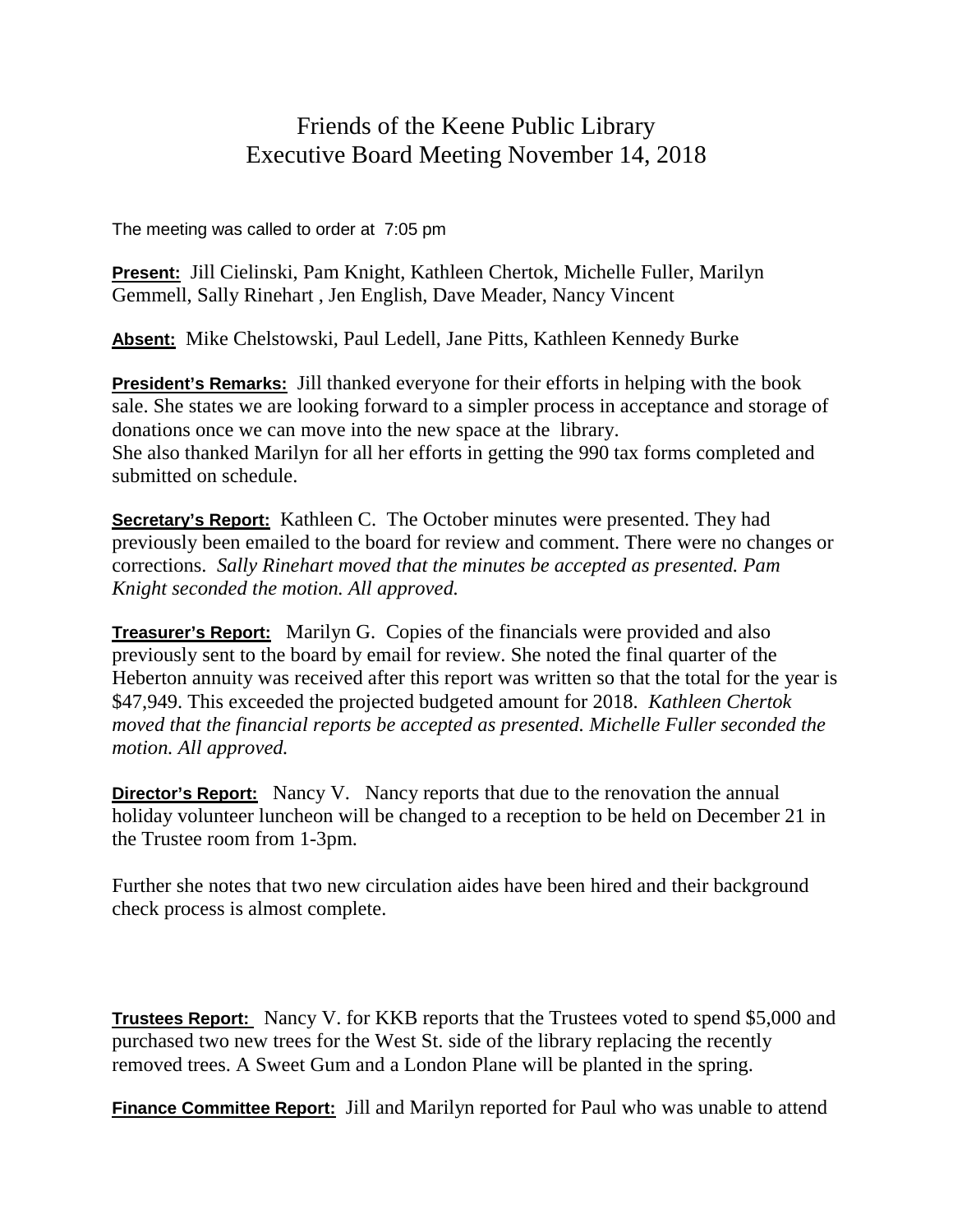tonight. The committee met in the week prior to this board meeting and developed a budget for 2019 to be reviewed tonight. The budgeted income from the Heberton annuity was increased by \$5,000 for 2019 due to positive returns from that funds this year. \$5,000 income was budgeted for a spring book sale. It's a smaller amount due to the ongoing renovations and not being able to accept book donations currently. It possible that there may not be a sale or only a small one.

On the expense side of the projected budget small increases were made to the adult and youth collections and to program development.

Once the budget is approved, Gail and Sean representing the library can submit program needs for review.

*Dave Meader made a motion to accept the 2019 budget as presented. Sally Rinehart seconded. All approved.*

Jill notes other items discussed at the Finance meeting were :1) a recommendation by our accountant that the FKPL board should set up a written process/policy for acceptance of the 990 tax report. 2) It was also recommended that a whistle blower policy be considered and the committee plans to look in to this further to see if there is an actual need. 3) The committee plans to establish a written policy regarding record keeping of the Friends' documents.

To this end, Jill noted that the Friends need a dedicated computer. Currently the one given to the Friends for use during the campaign has failed. Jill suggests that the Friends approve up to a \$1,000 to be used to make this purchase.

*Pam Knight made a motion to allocate up to \$1,000 for the purchase of a new computer. Jen English seconded it. All approved.*

**KLACC/Project Update:** Jill reports that the project is about 70% complete. The projected completion date at this time is probably mid January. The delays relate to a variety of factors but the main one has been the ground water issue.

She reports there has been discussion of being able to connect the Heberton Hall and the Temple rooms via closed circuit tv. Further, the time capsule project will include written accounts by Middle School students about life at this time.

Pam reports that the Dedication committee is now planning for the ribbon cutting event to be held April 14, 2019, from 2-6 PM. It will include various performances by local groups as well as an open house with tours of the new space by the Finders (the vetted volunteers) being trained to assist patrons in finding and using the new spaces.

**Book Sale Committee:** The book sale gross was 10,137.08. It was noted that overall the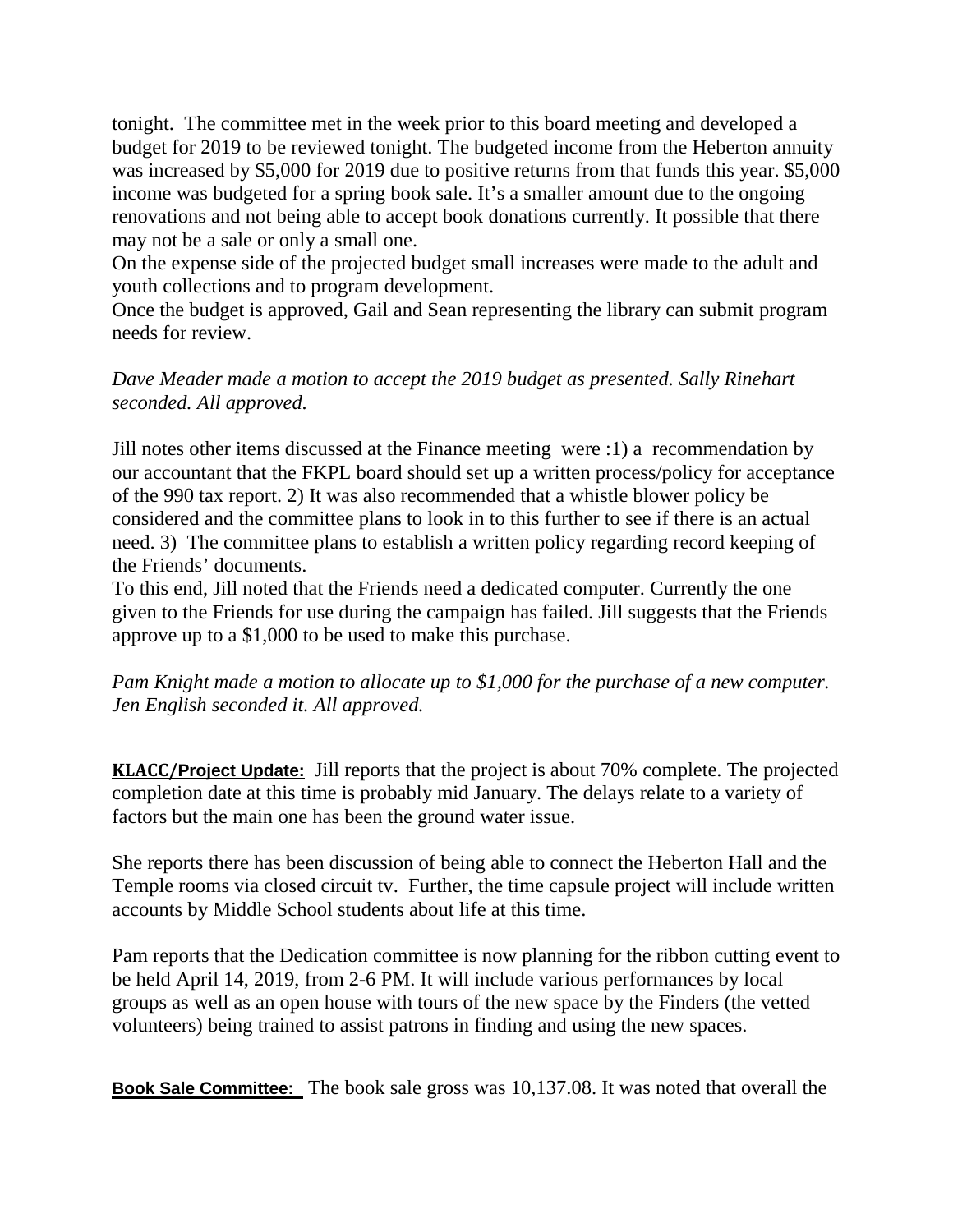attendance was down. Jen has offered to look into marketing the event more broadly for the next sale.

Kathleen reported that the book sale committee met yesterday to review the sale and to begin to plan for setting up the new Friends' space in the library. She notes that the permit, required by the City, to place a sign at the Post Office has been obtained for the proposed sale dates in early April. The committee will meet next on December 11. They hope, if possible, to again tour the new space for planning needs. They have discussed and plan to have better and more consistent pricing guidelines for our volunteers to follow. Also, they want to be more selective regarding certain categories and limit the number of books available from them.

Sally made the suggestion to consider the feasibility of offering books for sale on an ongoing basis by establishing a dedicated space/shelving where donated and priced books could be displayed. How to handle receipt of monies would need to be figured out so as not to put a burden on the library staff as well as be secure.

She also noted that the committee consider increasing the prices of the books at the sale. As noted above, the committee does plan on having better, consistent pricing guidelines.

Jill notes that the committee plans to look into trying out one of the book pricing apps that the dealers use. It might help us with consistent and more accurate pricing.

Related to the book sale, Jill mentioned the wonderful work the Rotary and Interact Clubs do in helping to set up and close out after the sale. She mentions that we usually thank them for their efforts by making a donation of \$300 to the Interact Club. *Pam Knight made the motion to recognize their work with a \$300 donation. Michelle Fuller seconded. All approved.*

**Other Business:** Sally Rinehart continues to pursue how to deal with and make money from the extensive Life Magazine collection the library has offered to the Friends. She and Jill will examine them more closely when they can be accessed from their storage spot. It is known that some are extremely friable and may not have any value. Sally will keep us updated.

Jill reports that she is still waiting to hear back from Jen Alexander regarding the dinner for the Friends.

Jill has spoken with Will Collins about joining the board. He is very interested and they will be meeting to discuss it further.

Finally she reports that Gail Zachariah sent a request to the Friends asking if we'd be willing to become fiscal agents for a C&S grant. The grant would be for the group, Alchemist Workshop, located in Henniker, NH. They have won awards for their